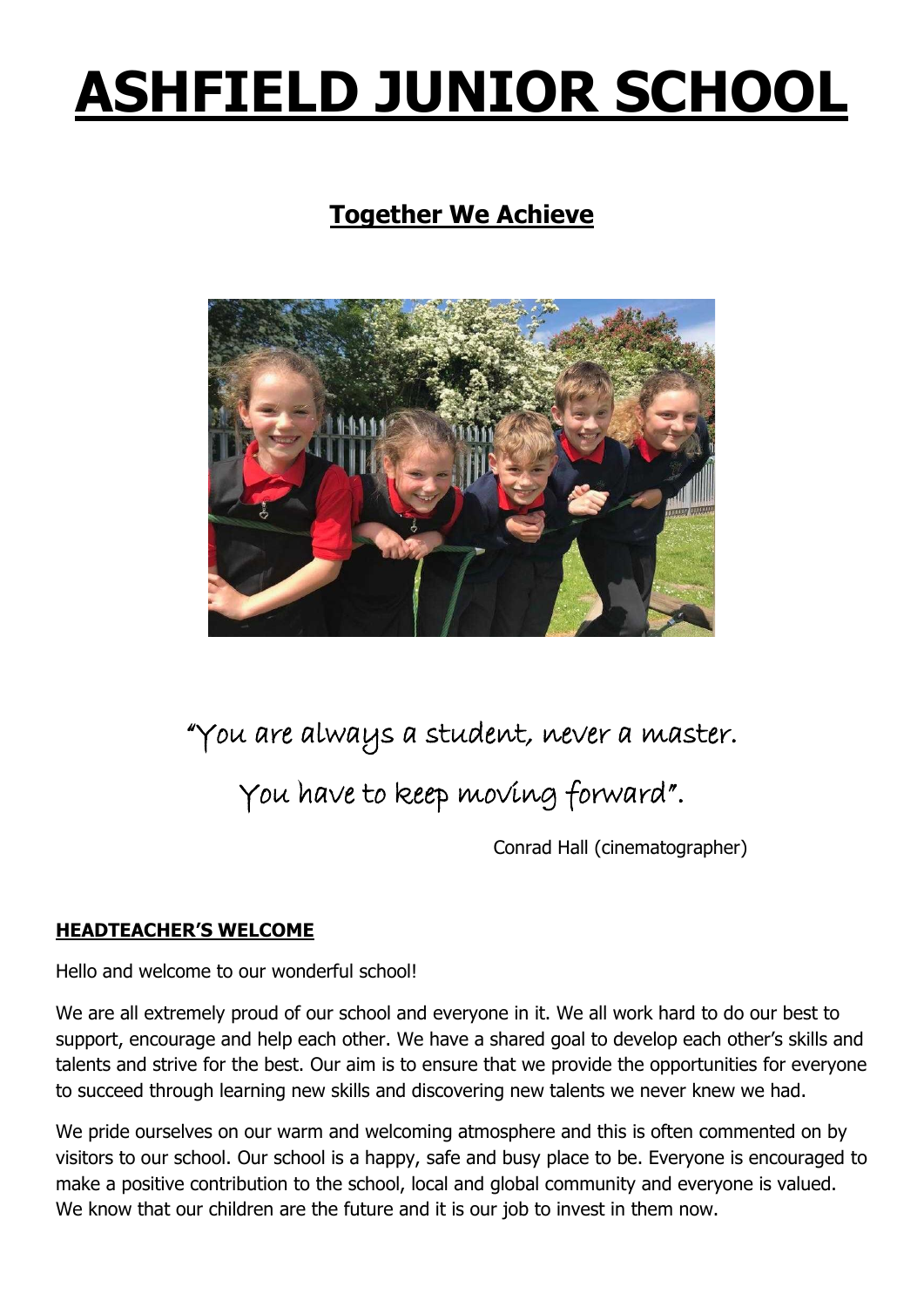The information contained in this pack outlines our school's usual practice. Obviously, at the moment certain restrictions and guidance prevents us from working in this way in some areas. Changes may need to be made to this prospectus if significant changes in the way our school operates are brought in for September. Any changes or updates will be communicated to you appropriately.

Mrs S Frost

Headteacher

# **GOLDEN RULES**

Everything we do at school centres around our core values or our 'Golden Rules'. These are:

# **We are gentle - We don't hurt others**

# **We are kind and helpful - We don't hurt anybody's feelings**

**We listen - We don't interrupt**

**We are honest - We don't cover up the truth**

**We work hard - We don't waste our own or others' time**

**We look after property - We don't waste or damage things**

#### **OUR VISION**

Our vision statement was developed by staff, governors, parents and pupils in January 2015. These are the things that we aspire to:

**We will provide an inspirational environment with inspirational staff for aspirational children.**

**We will provide a safe, nurturing environment in which we will promote the wellbeing and happiness of every child. We will achieve this by encouraging the children to show respect for themselves and others so that they become reliable, tolerant and trustworthy members of our inclusive school and community.**

**We will ensure that our children are confident, independently motivated and resilient in order to achieve beyond their expectations and play a full part in a diverse society.**

# **We shall encourage reflection, open-mindedness and a sense of curiosity about the world around them and their place within it.**

Our school badge was developed with the children and illustrates the 3 values they felt were most important- **teamwork, kindness and respect.** These now form the core values of our school.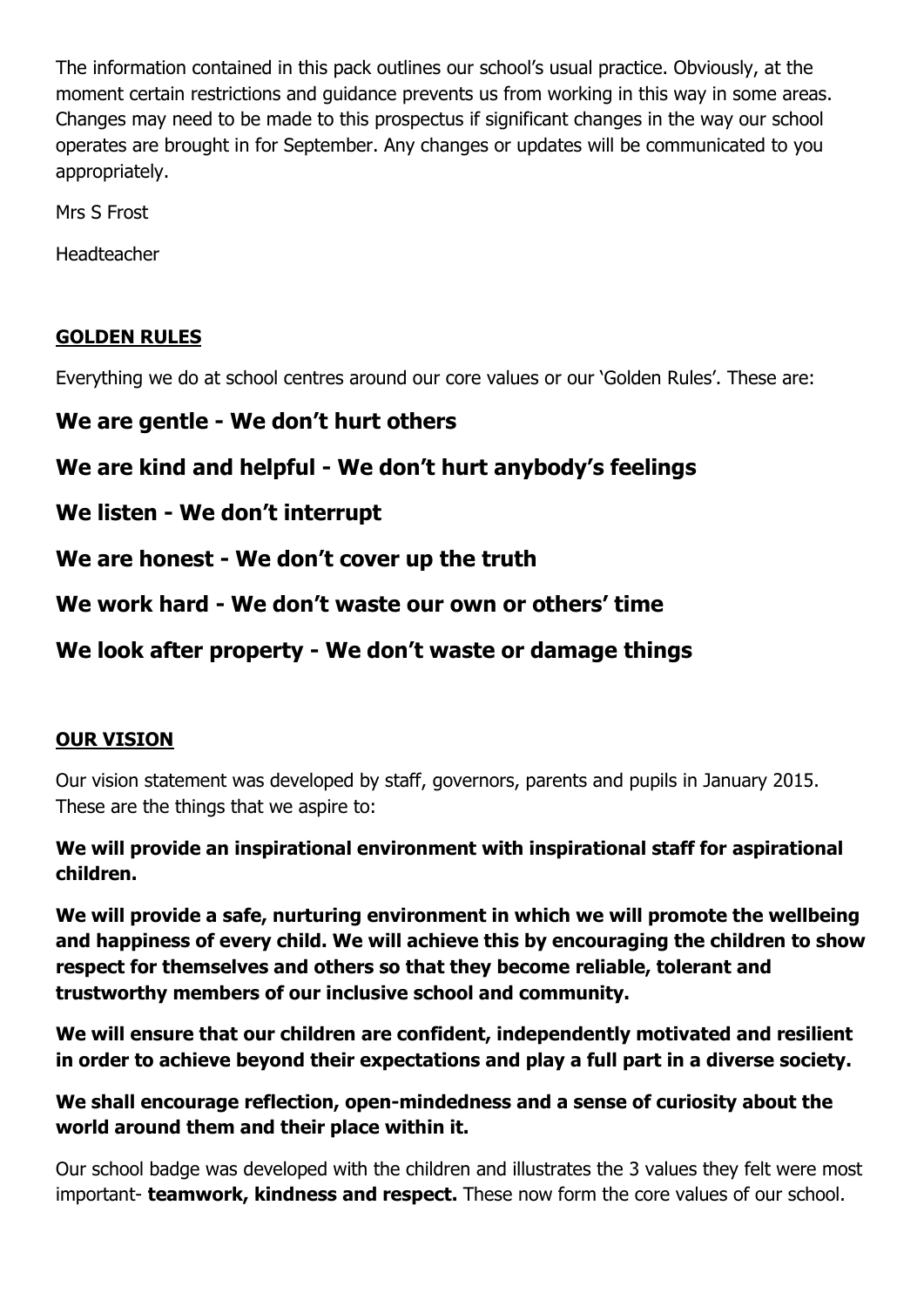#### **THE SCHOOL DAY**

- ➢ 08:35 Gates open
- ➢ 08:45 Doors open
- $\geq 08:50-09:00$  Registration
- $\geq 09:00-09:15$  Assembly (Mon, Tues & Thurs)
- ➢ 09:15-10:30 Session 1
- $> 10:30-10:45$  Break for Y3 & Y4
- $> 11:00-11:15$  Break for Y5 & Y6
- $> 11:15-12:30$  Session 2
- $> 12:00-13:00$  Lunch
- $\geq 13:30-15:15$  Session 3 (Fri- assembly at 2:30pm)
- $\geq 15:15$  School finishes

# **OTHER WEEKLY EVENTS**

- Celebration assembly takes place every Friday at 2:30pm where awards and certificates are presented.
- Staff meeting takes place every Monday at 15:30-17:00.
- Senior Leadership Team meetings on Tuesdays at 09:30-10:30.

After-school clubs run on various days throughout the year. Letters are sent out with further information at the time. These include rugby, football, archery, orienteering, dance, art, gymnastics plus many more.

We also offer childcare before and after school through our Ashfield Fun Club (Wrap Around Care). Sessions for September are: 7:45am-8:45am and 3:15pm-5:15pm.

We ask that children are not on the school premises before 8:35am unless they are attending our out-of-hours club.

## **SECURITY**

All visitors are asked to sign the on-screen entry system on entry to school and to wear a visitor badge. All external doors are closed and locked during the school day and the gates to the rear yard are also locked.

## **HOW THE SCHOOL IS ORGANISED**

In September 2021 we will have 255 children on roll. Our teacher groups contain both boys and girls of mixed abilities. All of the year groups have two classes, many of which are adjoining and are organised around the central hall. Each year group has its own cloakroom and toilets.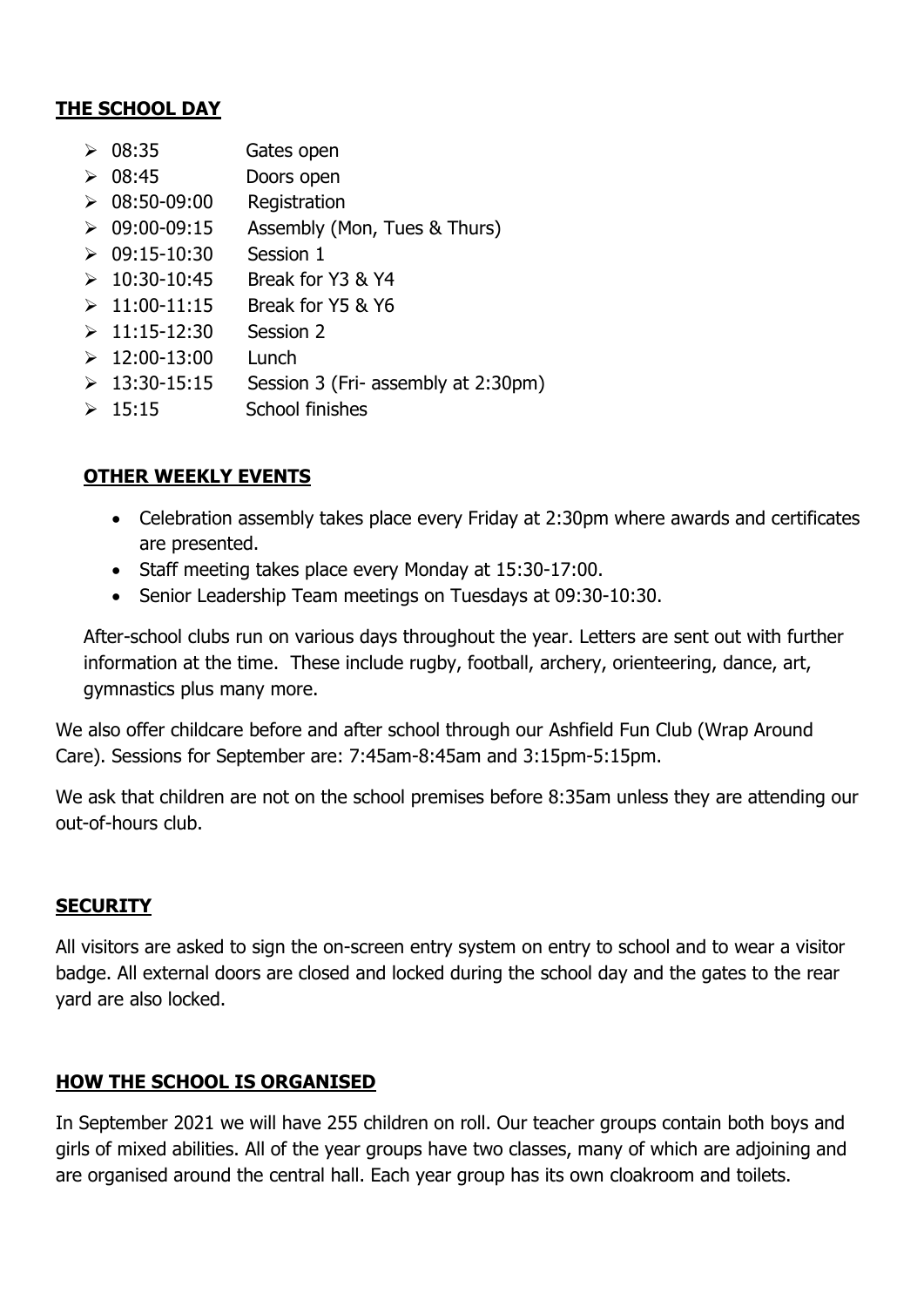There are also several quiet areas around school which are enclosed and suitable for both quiet and busy activities (for example music sessions) or for use as withdrawal areas for small groups. Our library is a space for children to work in small groups, using books and ICT facilities to enhance their learning through collaborative research and critical thinking. We also have specific English and Maths spaces as well as 'The Kingdom' where pupils can access nurture support or a quiet space for reflection. Our Treetops facility and Blue Room provide support to pupils with a range of additional needs.

## **SCHOOL'S PUBLISHED ADMISSIONS NUMBER**

Our current published admissions number is 64. A copy of the LA's general admissions policy is available on our website.

# **FRIENDS OF ASHFIELD JUNIOR SCHOOL**

This is a very committed group of parents who host a range of events and committee meetings. Every parent is automatically a member of the association. The Friends organise events during the year to raise funds for school. The money raised has been used to buy games equipment and toys for playtimes as well as an outdoor adventure trail and AV equipment for the hall. It is also used to subsidise educational visits and provide fun days out as well as visiting theatre groups or artists into school.

## **SCHOOL UNIFORM**

We believe that uniform should be worn with pride to show that the pupils belong to Ashfield Junior School. The uniform is available to purchase from our online shop with Coniston Embroidery. There is a link on our website. Forms can also be obtained from the school office. It consists of a school polo shirt, dark (black, grey or navy) trousers (not leggings), an around-kneelength skirt or dress, school sweatshirt and black school shoes. In the summer trousers can be changed for smart black, grey or navy shorts and red summer dresses can also be worn.

For PE the children need navy blue shorts, plimsolls, trainers (for use when outside) and a school PE t-shirt. Red hoodies are also available for outdoor PE during cold weather.

# **ALL SCHOOL CLOTHING MUST BE CLEARLY LABELLED WITH YOUR CHILD'S NAME.**

The school does not allow children to wear high heels or open toed sandals and we ask that the children bring a coat appropriate to the weather. Shoes should be totally plain black, no stripes, flashes or patterns of colour. Spare shoes are kept in school which children will be asked to change into if their footwear does not meet school requirements.

It is school policy **NOT** to wear jewellery (plain earring studs are allowed but not encouraged). Kit must be worn for all PE lessons and **no** jewellery is permitted in PE. Children should be able to remove studs themselves for P.E. Please take this into account if you are considering having your child's ears pierced. Unless earrings can be removed children may not be able to take part in P.E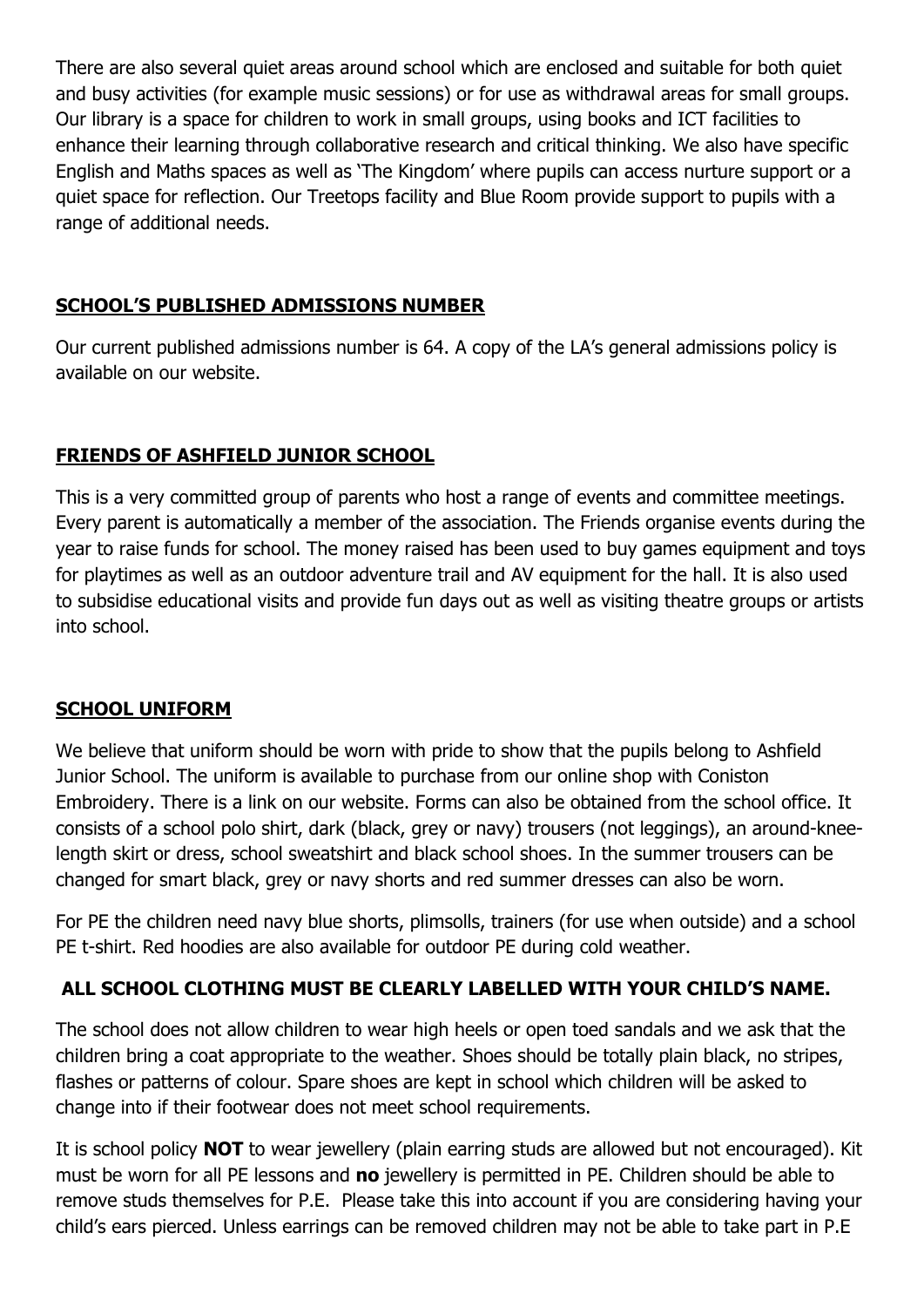lessons. If your child is unable to remove his or her own earrings, please send them to school without them on P.E days. We may also ask you to provide suitable outdoor clothing and wellingtons if your child is taking part in Forest Schools activities.

Lost property is kept in the school office and if not claimed is recycled at the end of every term.

If you need any help with purchasing uniform then please contact Mrs Frost as financial support may be available.

# **The school does not accept responsibility for any personal property brought to school or left on school premises.**

# **LUNCH**

We provide our school meals through Orian and we use the Lunchshop system. School meals cost £2.30 per day. Money must be uploaded to the 'wallet' on the system prior to meals being ordered. Meals must be ordered before 9.30am and can be ordered for the full week or even up to 3 weeks in advance. School meals do not have to be taken every day. If there is something on the menu your child doesn't like, a packed lunch from home can be brought in on those days, however the school kitchen is very accommodating and will try to cater for everyone's needs. Should your child not be in school for any reason, you must cancel their meal for that day before 9.30am, or this will be charged for. If you have any queries, please contact the school office. If your child brings a packed lunch to school our Packed Lunch Policy states that this must be a healthy and balanced meal. **It should not include fizzy drinks, energy drinks or sweets.**

# **TEACHING AND LEARNING**

We constantly review our curriculum provision to ensure that it is relevant, inspirational and meets the needs of our children. Our curriculum has a Global focus to ensure that our children are well equipped to gain the skills necessary to become citizens of the future who make a positive contribution to their community. Many of our teaching units link to the United Nations Sustainable Development Goals so that the children make the links between their learning and the world around them. We ensure that our curriculum is broad and balanced giving access to STEM subjects, the arts and humanities. Our strong PSHE curriculum centres around a range of character strengths and runs throughout everything we do.

In this school teaching and learning ensures that all pupils:

- Are **interested and motivated** in their work
- Achieve and recognise **success** and **make progress** in their learning
- Have **confidence** in their ability to work at an appropriate level
- Experience an appropriately **broad and balanced** curriculum
- Have **equality of access** to learning and subjects of the curriculum
- Experience a **range of teaching methods**
- Are involved in **integrated and subject-specific** activities
- Work **individually** and as a member of a **group**
- Have their progress **monitored and recorded**
- Learn in a **purposeful atmosphere** where there is **respect between adults and pupils**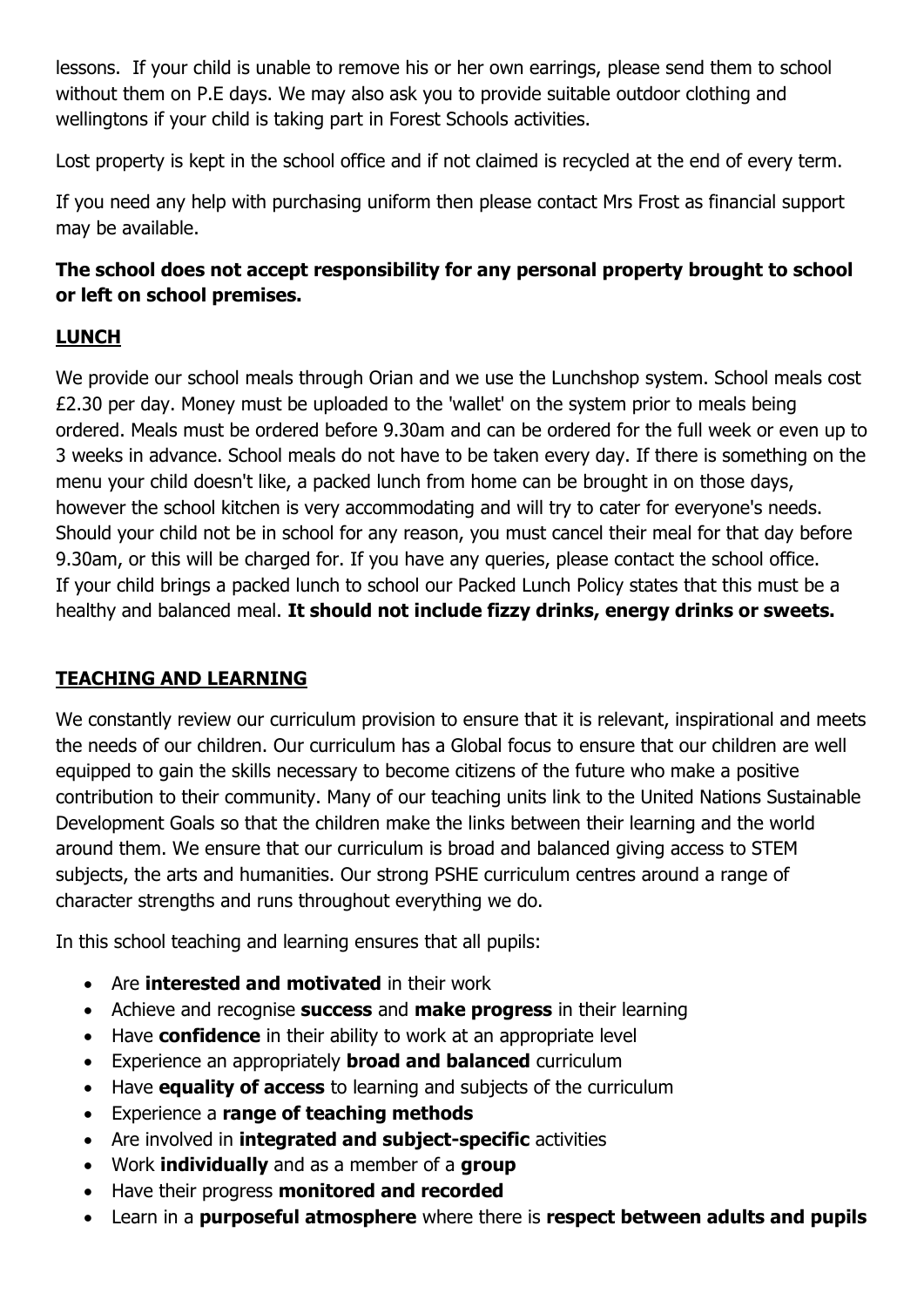# **The Learning Environment:**

- Enables pupils to develop their ideas through **independent and collaborative enquiry**
- Enables pupils to take appropriate **responsibility for the organisation and care of their learning resources**
- Is **vibrant and organised** so that pupils have suitable **access** to learning resources of **the best quality**
- Contains **high quality, stimulating and interactive visual aids** which celebrate pupils' achievement, helping them with the work in hand so that they can attempt to solve problems for themselves
- Engages and encourages pupils' learning by **promoting a sense of pride** in their own **achievements** and the **achievements of others**
- Enables pupils to **use ICT** to enhance their learning **across all areas of the curriculum**

# **Teaching:**

- **Values all pupils** irrespective of ability, race, belief, gender, age or achievement
- **Promotes effective and positive interaction between teachers and pupils**
- **Promotes high expectations**
- **Uses a range of teaching styles to include:** direct teaching, discussion and debate, question and answer, investigation, role play and drama, story-telling and learning outside the classroom
- **Uses well timed interventions to help pupils make good progress**
- Is planned to enable **pupils to learn** appropriate **skills, knowledge, concepts and attitudes** using the National Curriculum
- Provides opportunities for **pupils to work individually, collaboratively** and as a class
- **Acknowledges** and makes the best use of **the contribution of parents, the community and work carried out at home**
- Recognises and manages effectively the **support of other adults** in the classroom
- Recognises the **importance of health and safety**
- Recognises the **importance of the school self-evaluation process**

# **Learning:**

Pupils should expect to experience a wide variety of activities which enable them to acquire new knowledge and develop their understanding and skills; respect the environment in which they work; contribute to the development of their environment appropriately, work collaboratively with other pupils and adults, know what they are doing, why they are doing it and know what they are going to learn next. They are expected to become critical and reflective learners so that they evaluate their own work and know how they can improve. Our woodland area has now been developed to allow us to use outdoor learning principles throughout our provision.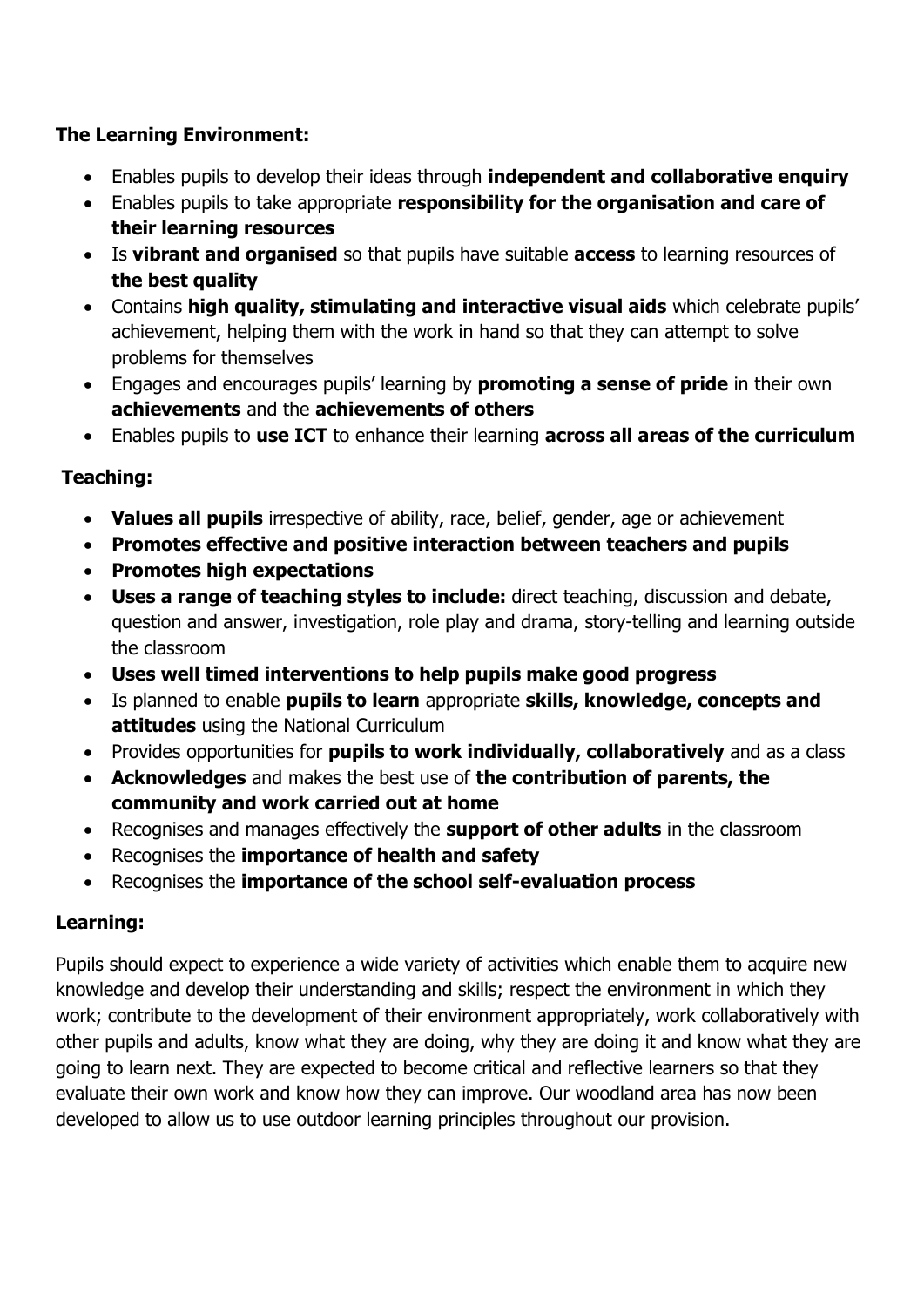## **Cumbria Research School:**

From September 2021 our school will form the Cumbria Research School. All our school developments are based around the latest research and evidence from both within our school and externally. We are part of a network of Research Schools nationally that are overseen by the EEF (Education Endowment Foundation). This gives us access to excellent practice from across the country in order to improve provision for pupils at our school. We will also be responsible for coordinating the work of Evidence Leaders in Education from other schools in the west of Cumbria. This is a very exciting time for our school.

# **BEHAVIOUR**

Here at Ashfield Junior School we have a positive behaviour policy that centres around our Golden Rules. Children earn 'Dojo' points during the day if they demonstrate they are sticking to these Golden Rules. Rewards are linked to the Dojo system and can include activity time, prizes, certificates, vouchers and trips out. Pupils failing to keep to the Golden Rules are tracked and support plans put into place with the class-teacher, child and parents. Further support from the SENDCO or outside agencies will be investigated if appropriate. Children can also earn 'Golden Tokens' for their house. These points are totalled weekly and at the end of the year the winning house is rewarded. Tokens are issued for excellent learning, work, behaviour and contributions to school life.

Children are placed in one of the school houses on entry to the school (if they are have an older sibling in school they will join the same house). We have 4 houses- Malala House (reds), Rowling House (blue), Dahl House (yellow) and Backshall House (greens). The houses were chosen by the children in 2017 when they voted for famous people who made a positive contribution to the world through writing, maths, conservation or human rights.

Sanctions for poor behaviour include time out in another class, missed playtimes, internal seclusion and fixed term exclusions. A copy of the school's Behaviour Policy is on our website. This includes our school behaviour ladder which outlines the steps that are taken for persistent or repeat poor behaviour. There is also now an addition in the form of a new Covid-19 home/school agreement that is designed to keep everyone safe.

If you wish to receive email notifications of your child's dojos then please see your child's teacher in September. You will need to provide a valid email address.

## **SPECIAL EDUCATIONAL NEEDS**

We recognise that each child is an individual who has their own particular needs. We aim to identify any special educational need a child may have as soon as possible in their school career. We liaise closely with the Infant schools to ensure that effective provision continues seamlessly. A full copy of the Special Needs Policy is available on the school's website.

In line with the SEN Code of Practice, once a concern has been raised by the class teacher the SENDCO (Mrs Emily Lumb) is notified. A meeting is then arranged with the parents to discuss their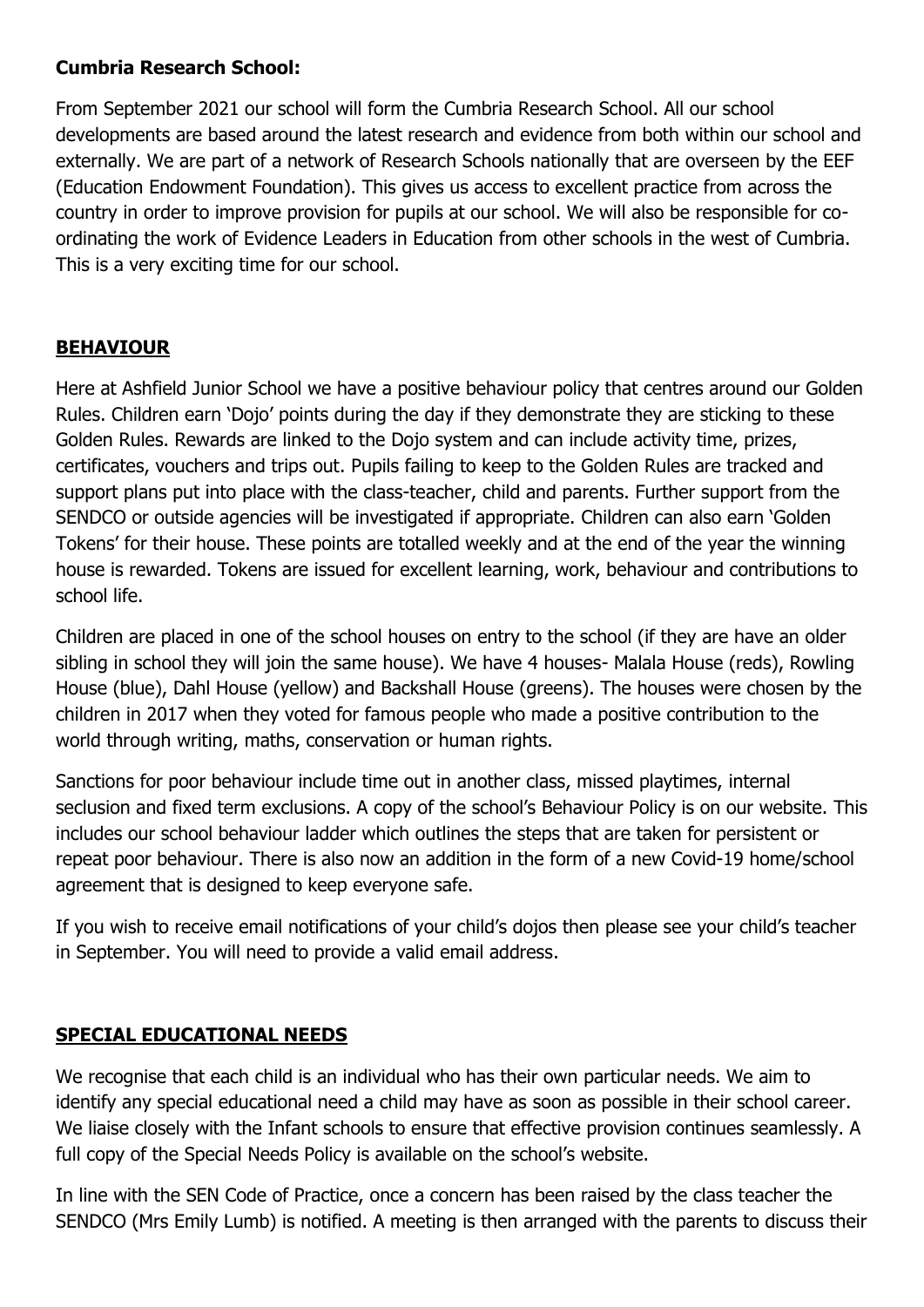child's needs and an individual plan with specific targets is put into action following the Early Help process. If the need for further support is identified by the school and outside agencies then the school will apply for an Education, Health and Care Plan.

Parents are involved at all stages of the process and will be asked to support their child's progress.

#### **SAFEGUARDING**

Here at Ashfield our Safeguarding Team consists of Mrs Frost (Headteacher) who is the Deputy Designated Officer, Mrs Thwaites (Education Support Manager) who is the Designated Officer, Mrs Lumb (SENDCO) and Mrs Tooley (Senior Teaching Assistant). All four members of the team are trained to L3 Safeguarding. All staff working at our school are trained to L1. Our Safeguarding Governor is Mrs Sarah Layzell.

Child protection is an essential task of all our staff. Our school fully recognises the contribution it can make to protect children and support pupils in school. On our website you can see our Safeguarding and Child Protection policies. Staff are obliged to follow strict lines of communication regarding child protection issues and are required by law to make confident referrals to Social Care should evidence of possible abuse become apparent.

In order to keep all children safe at home time we insist that pupils in Y3 and Y4 are collected by a named adult that has been agreed by school and parent/carer. This person must be 18 or over. In Y5 & Y6 children may walk home on their own if they are capable of keeping themselves safe.

## **ATTENDANCE**

Good attendance at school is vitally important to ensure that your child makes progress in learning. Research tells us that regular absences from school can have a dramatic effect on a child's academic performance. Holidays should not be taken during term time as this is detrimental to children's learning.

Please see the separate Attendance document for further specific guidance on the school's attendance policy.

## **ARRANGEMENTS FOR MEETING STAFF**

Of course, at the moment things are slightly different and we are having to limit parental visits and contact in school. These restrictions will stay in place as long as government guidelines recommend it. If restrictions are lifted then the following outlines our school's usual practice:

As a Junior School we are fortunate that we see many parents daily. We would like parents to regard the school as a welcoming and supportive place, where they can come and talk to teachers about their children's progress.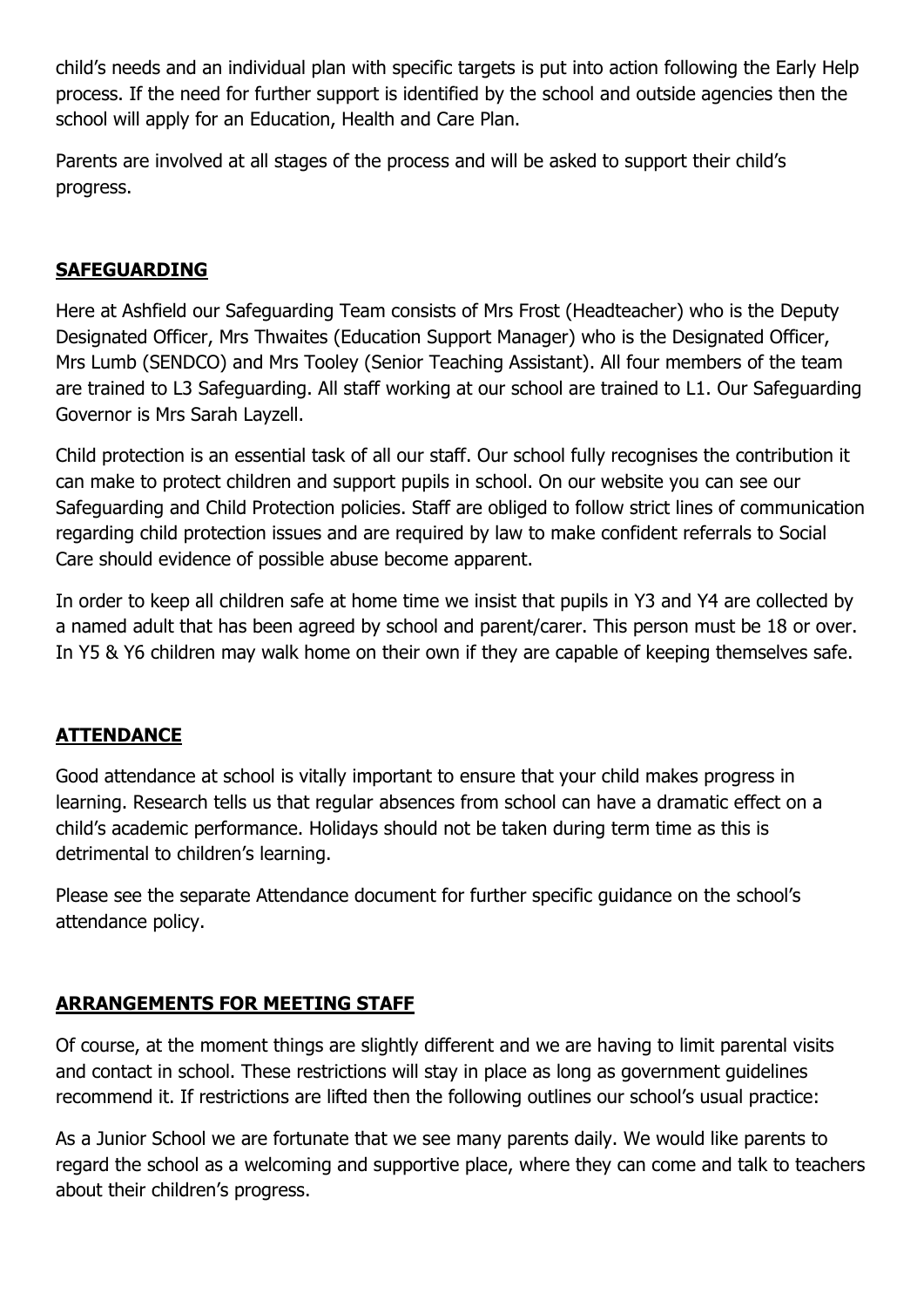Obviously some times are better than others, preferably after school. Mornings are busier times to see your child's teacher as they will be preparing for lessons but support staff are usually on hand. The school is open from 8:35am. In an emergency parents can contact the school at any time.

Twice during the school year parents are invited to have a formal discussion with the teachers at a parents' evening. In the summer term a report is provided for parents and you are also able to make an appointment to come into school to discuss your child's work at any time.

Various workshops may run throughout the year that you will be invited to. These will give you the opportunity to work with your child in the classroom and talk to staff.

Our school office is run by Mrs Sibbald and Mrs Fletcher.

# **HEALTH (including INHALERS AND MEDICINES)**

It is standard practice for children to have their inhalers with them at all times or kept in their school bag or tray. Sometimes it may be necessary to ask the child's doctor for a spare one to be kept in school. We also have a spare inhaler and spacer to use in emergencies.

We would prefer it if you would administer medicine at home but there are times when we will perform this role if absolutely necessary. We will always ask you to complete a consent form to give us permission to administer medicine and ask you for written details of instructions and the required dosage. School staff will not administer 'over the counter' medication. Full details can be seen in the school's Administering Medication Policy.

## **EDUCATIONAL VISITS**

This is our school's usual provision:

The school likes to make full use of the environment and regards it as a valuable learning resource. It is a policy of the school that children are given the opportunity to go on residential visits twice during their time here.

Children will be taken on visits to explore the local area and, occasionally, further afield. When such visits occur, parents will be advised beforehand and we ask parents to complete permission slips to cover visits out of the local area. We try to give as much notice as possible, particularly for visits that incur a greater cost.

Parents are asked to make a voluntary contribution towards the costs of visits. The Governors have a 'Charging Policy' which you can view on the website.

## **OUR GOVERNORS**

The School's Governing Body is made up of 9 governors with a variety of links to the School. Mr Paul Rafferty is our Chair of Governors & Disadvantaged Governor and Mrs Sarah Layzell is our Vice Chair & SEND/Safeguarding Governor. Mrs Margaret Heyes is our Health & Safety Governor. Mrs Tanya Peers is our Data & Performance Governor.